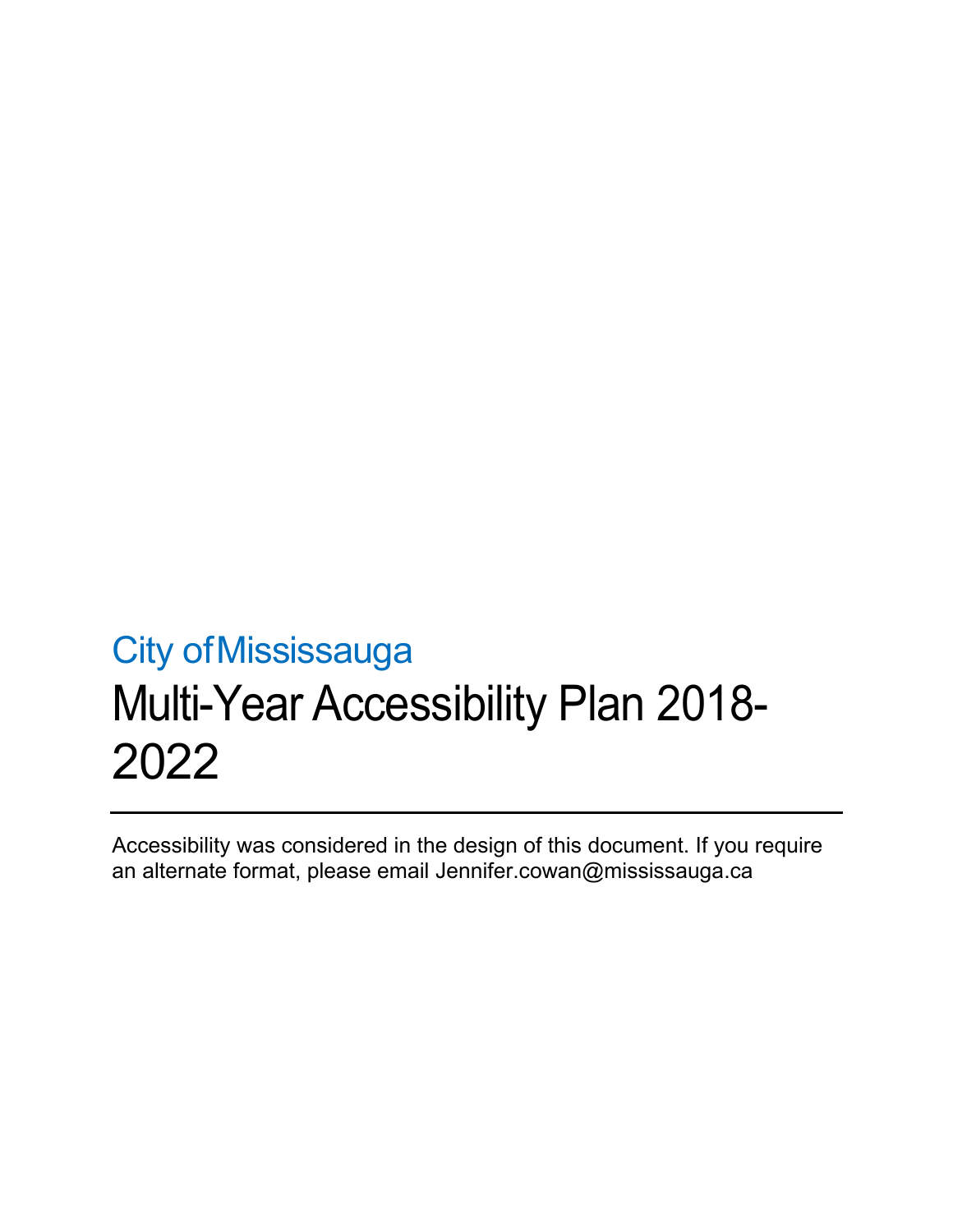

Prepared by:

Dan Sadler, Supervisor, Accessibility Planning & Compliance Asset Management & Accessibility 905-615-3200 ext. 3072 [daniel.sadler@mississauga.ca](mailto:daniel.sadler@mississauga.ca)

Division: Facilities & Property Management Department: Corporate Services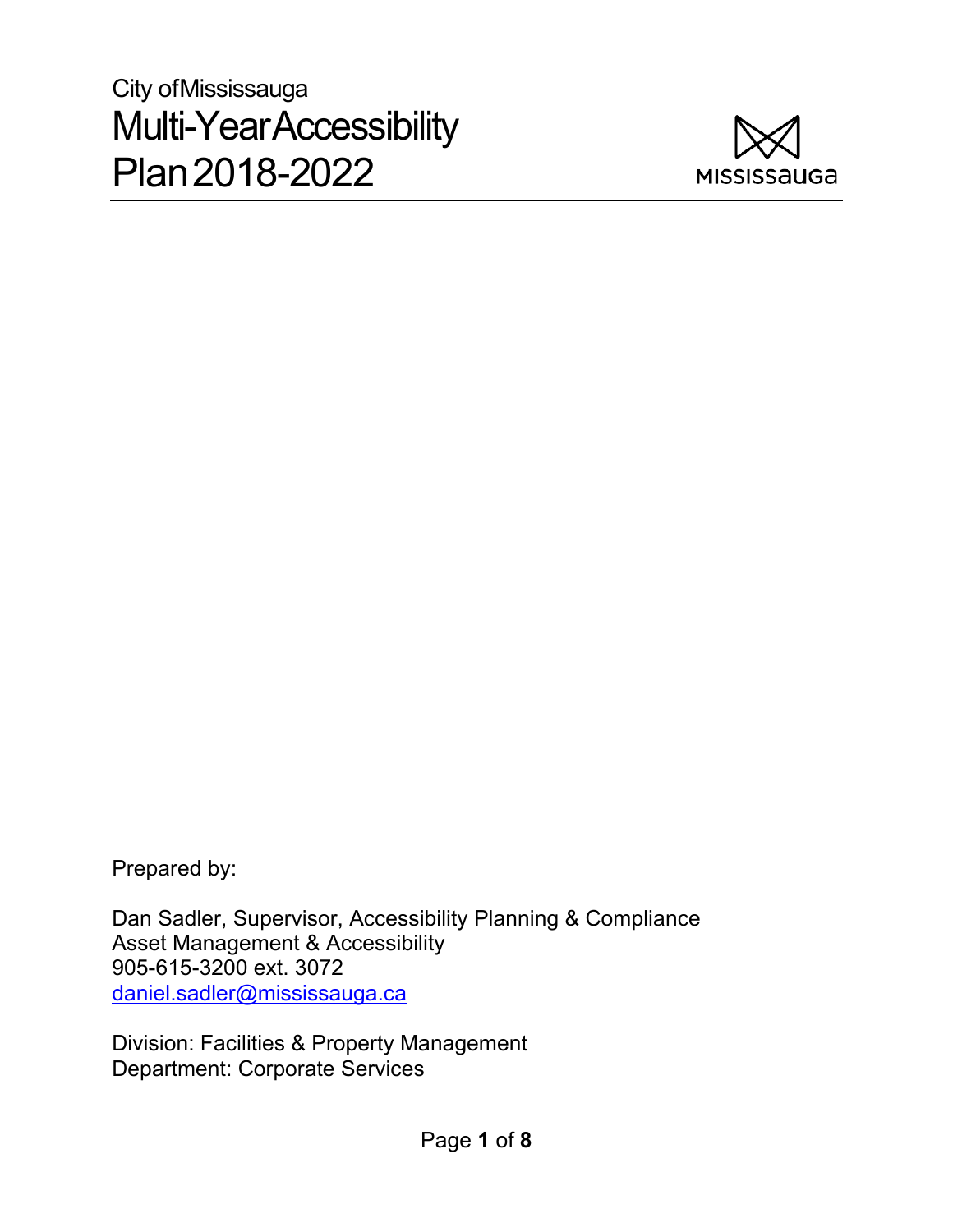

## **Executive Summary**

Under the Accessibility for Ontarians with Disabilities Act (AODA), the City of Mississauga is required to develop multi-year accessibility plans to help make Ontario accessible by 2025. This is the City's second multi-year accessibility plan (MYAP) which builds on the accomplishments of the 2012-2017 plan.

While the City is compliant with all requirements under the AODA and its Standards, this plan acts as our accessibility road map, outlining key actions to maintain compliance. It also describes additional non-legislative initiatives designed to create a more inclusive community. It helps us relay our commitment to accessibility and an inclusive community.

#### **An accessible Mississauga means:**

- Persons with disabilities receive quality goods and services in a timely manner
- Information and communications are available in accessible formats to all City employees, residents, visitors and customers
- Persons with disabilities are able to participate fully and meaningfully as City employees
- There is greater accessibility in City facilities and public spaces
- City employees are able to continually identify barriers to accessibility and actively seek solutions to prevent or remove them

The plan is based on best practice research, as well as input from the City's Accessibility Advisory Committee, Staff Accessibility Resource Team, persons with disabilities, accessibility stakeholders and staff. It is organized around the following standards and general requirements of the AODA.

The five standards are:

- Customer Service
- Information and Communications
- Employment
- Transportation
- Design of Public Spaces

## **Our 2018–2022 priorities and commitments**

The new five-year accessibility plan includes both new and continuing initiatives that will help meet the City's commitment to an inclusive community where all residents and visitors have access to City services, programs and facilities in a manner that is integrated and promotes dignity and independence.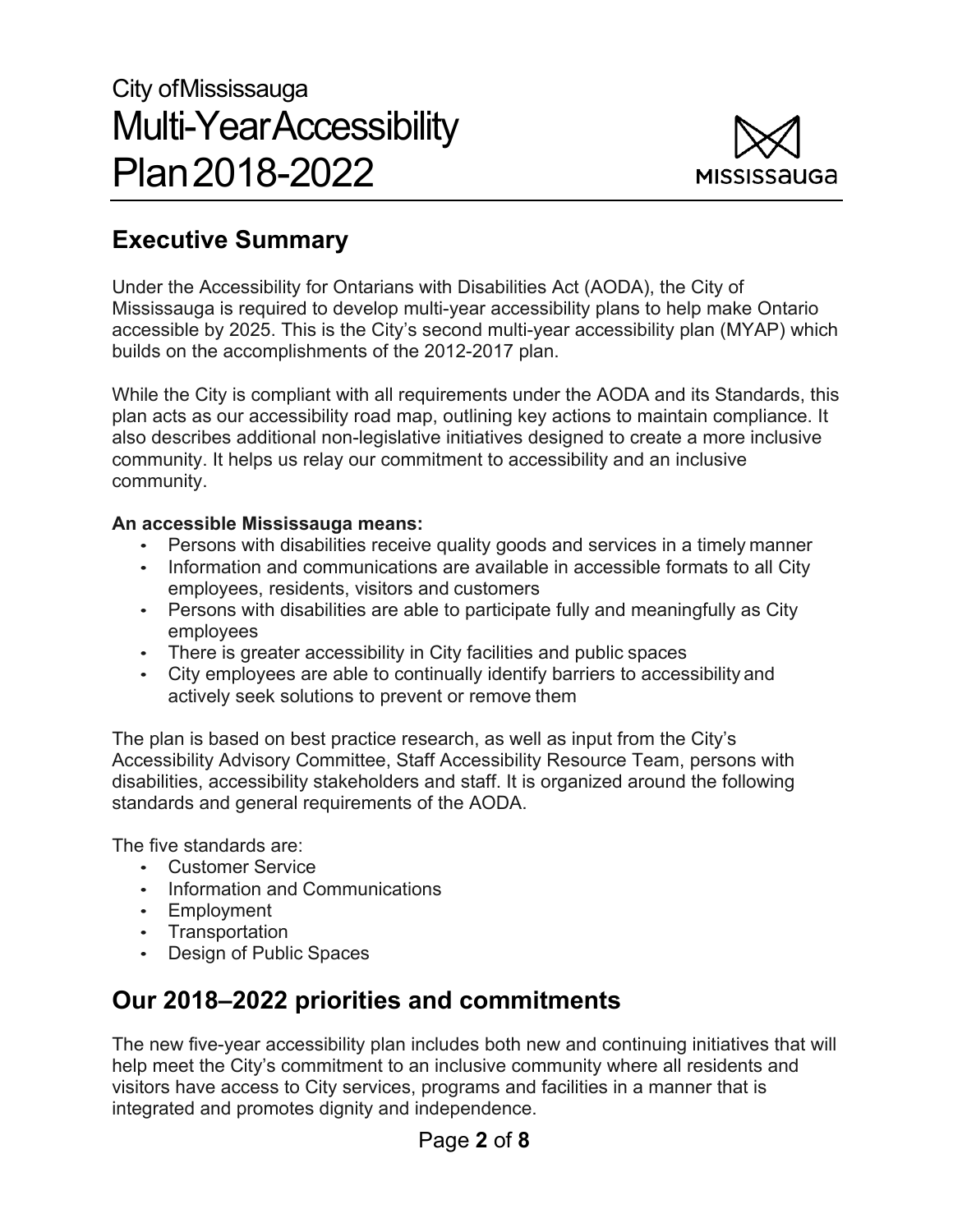

Accessibility is everyone's responsibility and will be incorporated by design into the work of all City Departments.

## **General Requirements and Governance – 2018-2022 Goals**

The general requirements of the IASR require the City to have accessibility policies, a statement of commitment and a multi-year accessibility plan. In addition to the Standards under the IASR, the City is committed to going beyond the legislated requirements to ensure that barriers to accessibility are identified and addressed across the organization.

#### **Outcomes:**

- An organization which fosters a culture where everyone feels like they belong, that values and includes employees, residents and visitors with disabilities
- City employees, residents and visitors are aware of available resources and accommodations when accessing City goods, services and facilities
- Clear roles and accountability at all levels of the organization
- Employees are supported to identify barriers to accessibility and actively seek solutions to prevent and remove them

## **2018-2022 Goals**

- Establish a corporate accessibility governance structure and accountability framework to oversee the implementation of the multi-year accessibility plan (MYAP)
- Provide annual status updates on the City's MYAP to the City's AAC and Council and post on the City's website
- Promote accessibility awareness within the organization and community
- Continue to demonstrate leadership in accessibility by meeting or exceeding timelines of provincial legislation
- Continue to ensure City purchases include accessibility design, features and criteria
- Update Corporate Accessibility Policy in 2020 as part of the City's policy review process
- Increase the number of accessibility audits for City facilities
- Continue to provide training on the IASR and the Ontario Human Rights Code to all new employees, volunteers, anyone who participates in developing City policies or provides goods, services or facilities on behalf of the City
- Adopt and implement the Dynamic Symbol of Access at City facilities, where feasible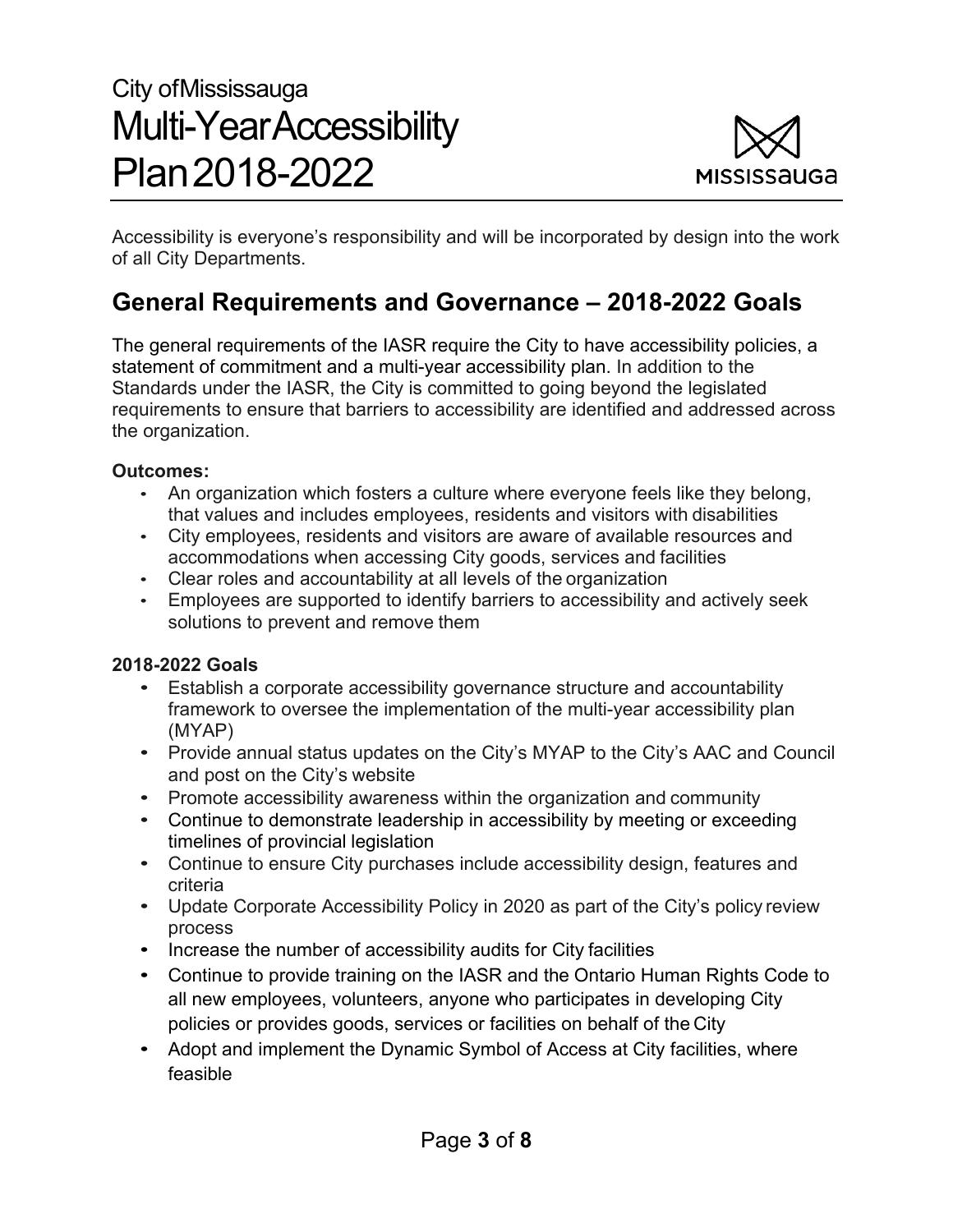

## **Customer Service – 2018-2022 Goals**

The Accessible Customer Service Standard under the IASR requires the City to provide accessible public services for people with disabilities and to ensure that policies and procedures are in place to support this requirement.

### **Outcome:**

• An accessible Mississauga that includes ensuring people with disabilities receive quality goods and services in a timely manner, supported by effective policies, procedures, tools and resources that promote accessibility in customer service

## **The City of Mississauga continues to:**

- Train staff, Council, volunteers and those who provide goods, services or facilities on the City's behalf on an ongoing basis, as required
- Monitor customer service to ensure we are maintaining and improving upon the level of accessibility we provide in programs, services and facilities
- Provide notice of service disruptions

## **2018–2022 Goals**

- Develop and consult AAC on an Election Accessibility Plan including auditing potential voting locations, ensuring forms and signage are accessible and providing accessible customer service training to election officials
- Create an Accessibility Report, highlighting the accessibility achievements of the 2022 election and demonstrating the City's commitment to ongoing improvements in the future
- Create Accessibility Report after the 2022 election highlighting key accomplishments and identifying challenges
- Explore assistive technologies that make City programs and services more accessible including, but not limited to:
	- o Assistive listening devices
	- o Assistive devices
	- o Charging stations for mobility devices
	- o CART captioning

## **Information and Communications - 2018-2022 Goals**

The Information and Communications Standard under the IASR requires the City to communicate and provide information in ways that are accessible to people with disabilities.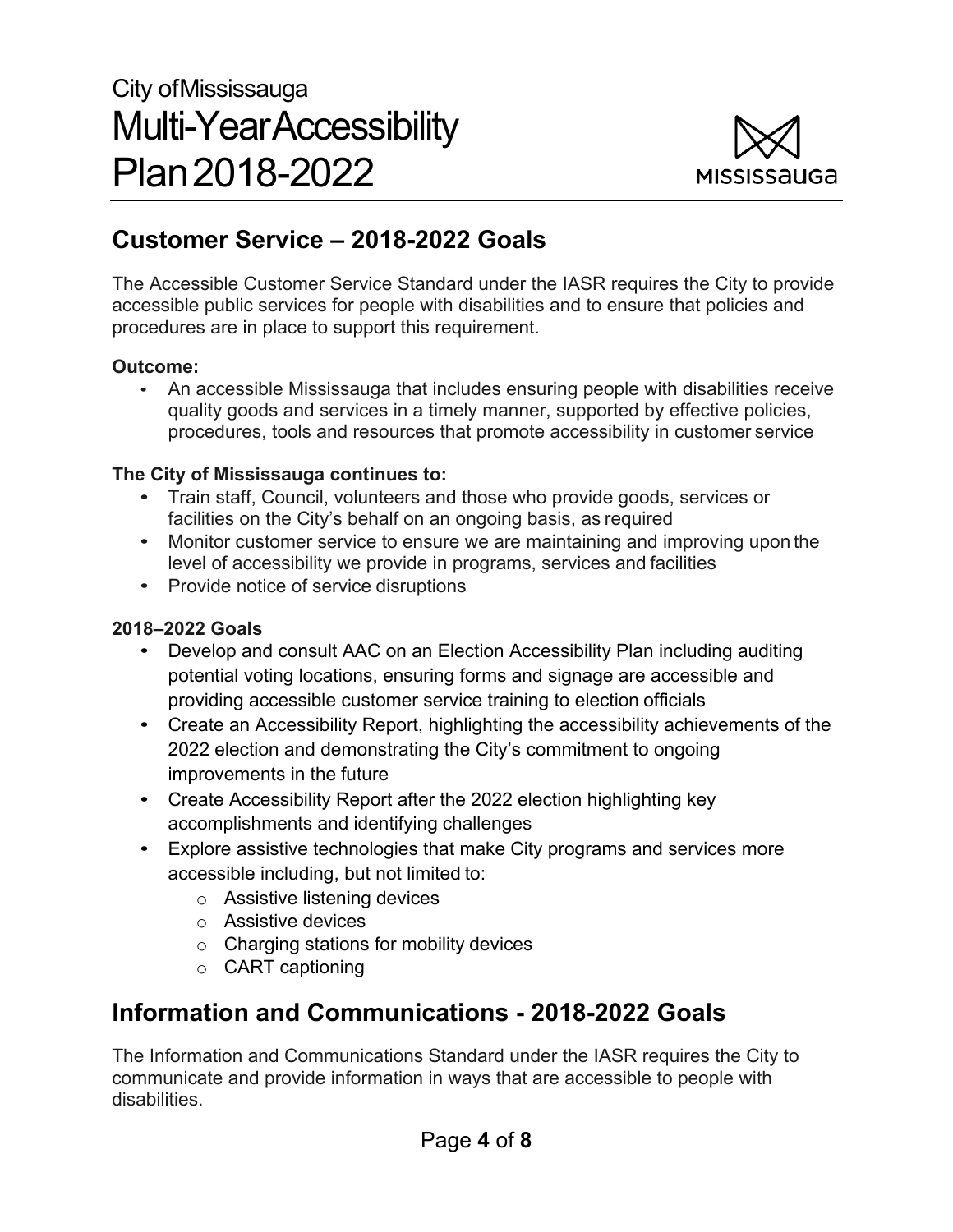

#### **Outcomes:**

- Enhanced accessibility as it relates to communication supports, formats, and websites and web content.
- City staff have the tools and resources to effectively develop information and communications in accessible formats

By delivering information and communications in accessible formats to all City employees, residents, visitors and customers, the City will support the effective delivery of services.

#### **The City of Mississauga continues to:**

- Maintain a process for receiving and responding to feedback in ways that are accessible to people with disabilities
- Notify the public about the availability of accessible formats and communication supports
- Provide accessible formats and communication supports, upon request
- Provide emergency information in alternative formats, upon request
- Maintain an accessible website and web content
- Review documents and templates to ensure they are accessible

#### **2018–2022 Goals**

- Provide training to staff on creating accessible documents, as required
- Ensure documents and content posted online are in accessible formats
- Develop a strategy to meet WCAG 2.0 Level AA requirements
- Develop resources for employees on accessible public engagement and consultations
- Expand digital content offered by City of Mississauga Libraries

## **Employment – 2018-2022 Goals**

The Employment Standard under the IASR sets out accessibility requirements that the City must follow to support the recruitment and accommodation of employees. This includes preparing individualized emergency response information for persons with disabilities and making employment practices and workplaces more accessible for new and existing employees with disabilities.

#### **Outcomes:**

• Accommodation practices will be reviewed to ensure people with disabilities are able to participate fully and meaningfully as City employees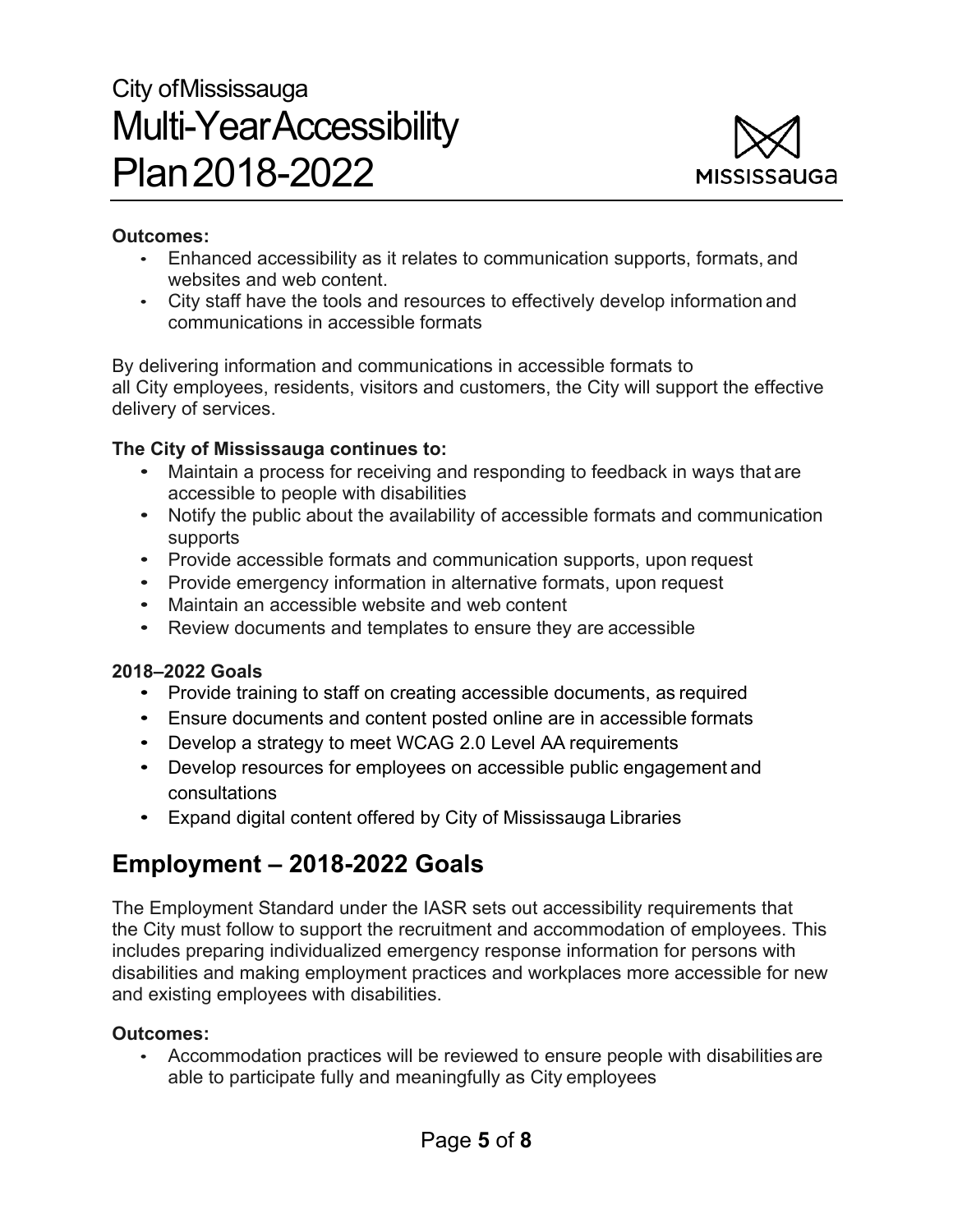

### **The City of Mississauga continues to:**

- Notify applicants about the availability of accessibility accommodations in the recruitment process
- Advise successful applicants about the availability of accommodations for employees with disabilities
- Make policies on accommodating and supporting employees with disabilities available to all employees
- Provide accessible formats and/or communication supports to employees with disabilities who require it
- Document individual accommodation plans for employees with disabilities
- Offer a return to work process for employees with disabilities

## **2018–2022 Goals**

- Continue to regularly review corporate policies and practices to ensure applicants and employees with disabilities receive the proper support
- Train staff on mental health awareness program The Working Mind, created by the Mental Health Commission of Canada
- Provide training to staff on the City's new Workforce Diversity and Inclusion **Strategy**

## **Transportation – 2018-2022 Goals**

The Transportation Standard under the IASR sets out the requirements to prevent and remove barriers to make public transportation and related services more accessible.

#### **Outcome:**

• The City continues to support the development of transportation services for residents and visitors that are barrier-free

## **The City of Mississauga continues to:**

- Make information about accessible equipment available using multiple formats of communication
- Procure vehicles and equipment that meet the technical requirements of the regulation
- Provide training to all new staff
- Monitor taxi owners and operators in Mississauga to ensure they are meeting the requirements of the regulation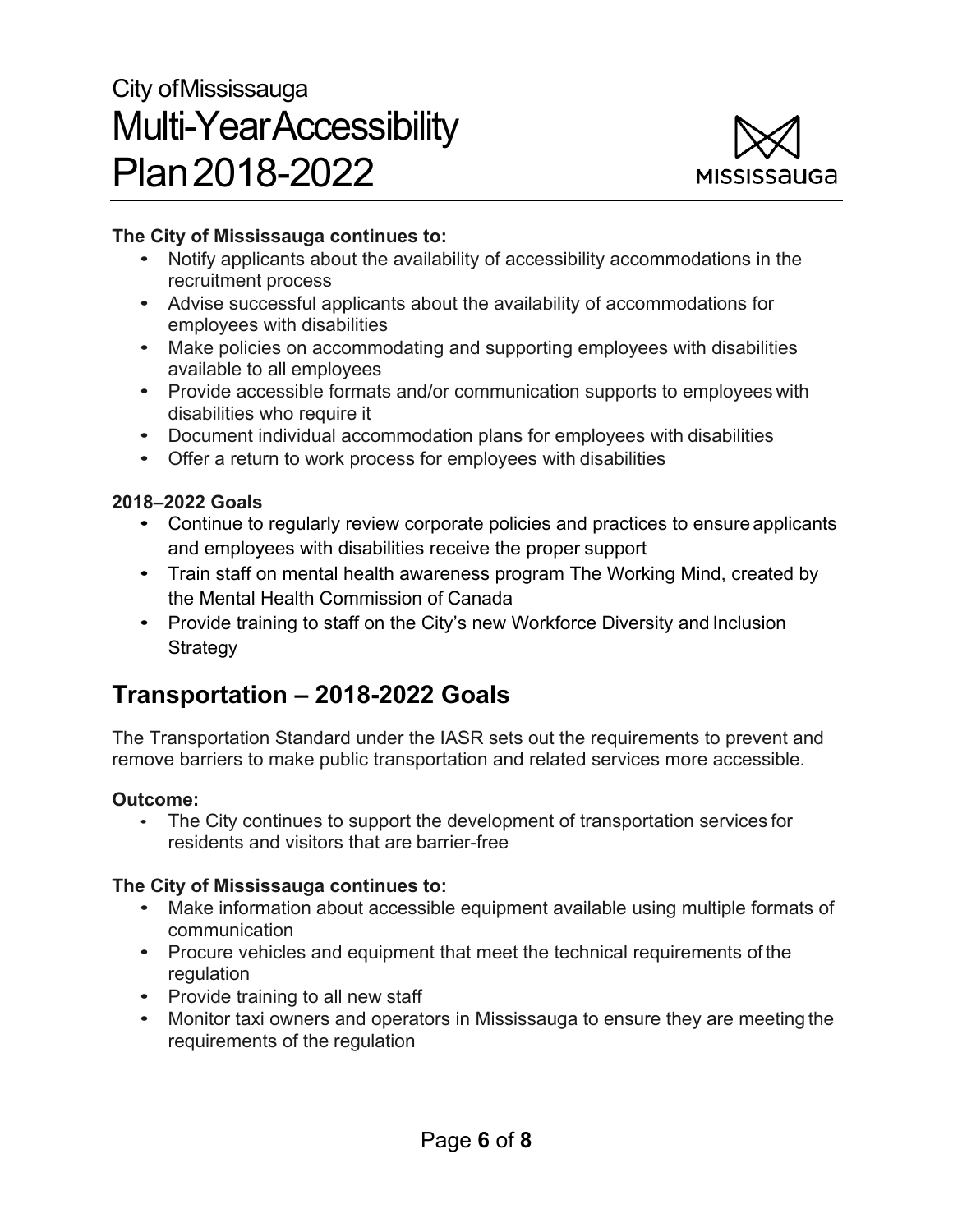

### **2018–2022 Goals**

- Conduct accessible taxicab "On-Demand Solutions" study as recommended by Public Vehicle Advisory Committee
- Design and begin construction of Hurontario Light Rail Transit (LRT)
- Develop and implement City Parking Master Plan
- Continue facility, service and operation improvements to enhance the universal design of the transit system
- Continue to integrate accessibility considerations in the design and implementation of the City's Cycling Master Plan
- Continue to integrate accessibility considerations in the design and implementation Dundas Connects

## **Public Spaces and Facilities – 2018-2022 Goals**

The Design of Public Spaces Standard under the IASR requires the City to ensure that newly-constructed or significantly renovated public spaces (e.g., beach access routes and accessible parking) are accessible.

The City also complies with the Ontario Building Code's requirements for accessibility in the built environment, often exceeding the requirements through the application of the City's Facility Accessibility Design Standards (FADS).

## **Outcome:**

- Improved accessibility of City facilities and public spaces. This includes incorporating accessibility retrofits where possible during renovations
- Prevention and removal of accessibility barriers within City facilities through the mandatory use of FADS for new construction and redevelopments

## **The City of Mississauga continues to:**

- Consult the Mississauga Accessibility Advisory Committee, the public and people with disabilities prior to redeveloping or constructing new public spaces under this Standard
- Incorporate public consultations into existing processes wherever possible
- Meet or exceed the technical requirements of DOPS

## **2018–2022 Goals**

- Continue to maintain and update the Mississauga FADS
- Continue to prioritize and retrofit existing built environment barriers at facilities under the City's management to comply with FADS